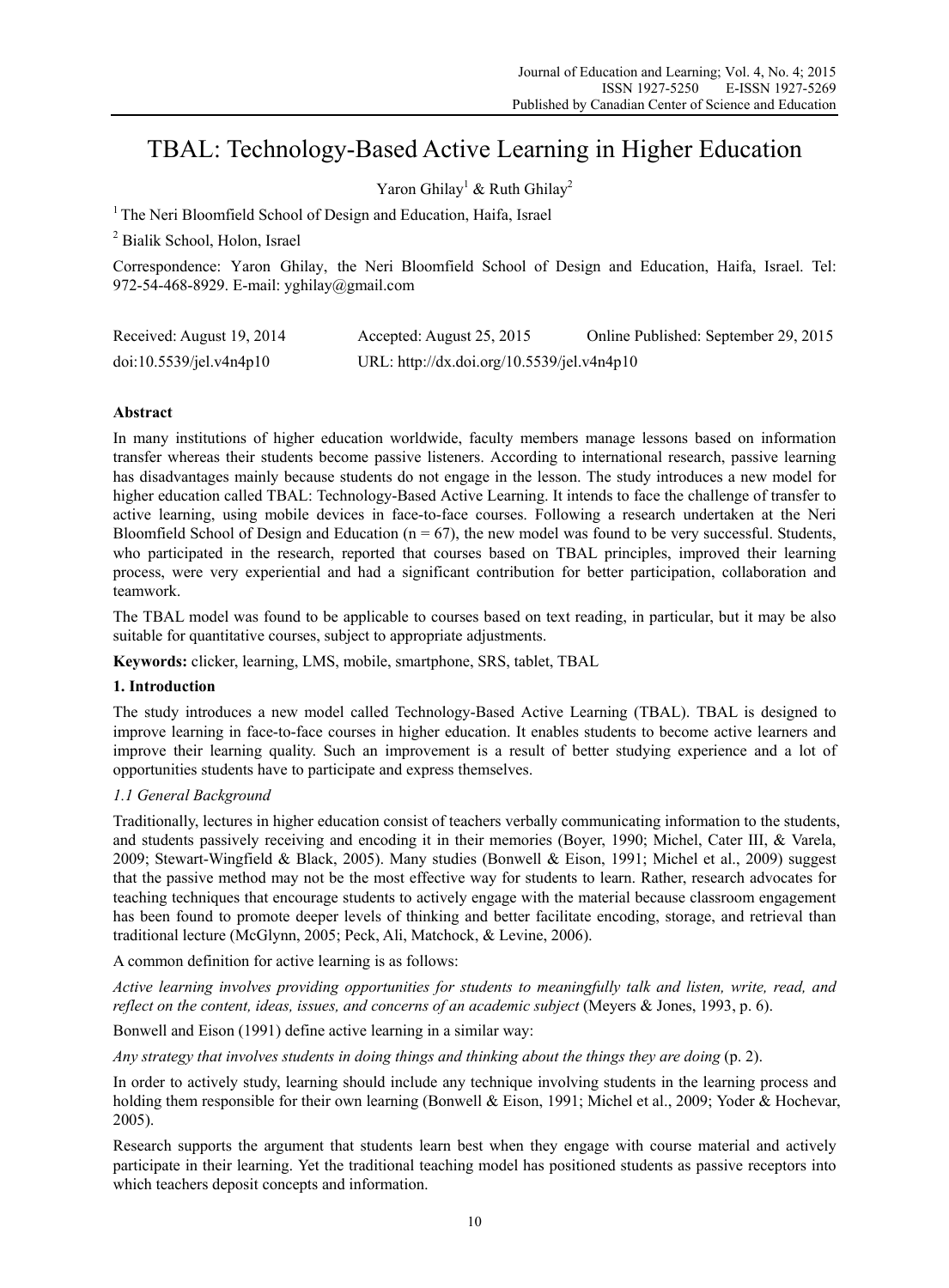Unfortunately, most students do not succeed to function as active learners unless they are provided with active learning opportunities. Active learning shifts the focus of instruction from what instructors teach or deliver to students to what they want students to be able to do with course material. When students recognize that a course involves active learning, they tend to realize that they must be active if they wish to succeed (Instruction at FSU Handbook, 2011).

Surprisingly, educators' use of the term "active learning" has relied more on intuitive understanding than a common definition. Consequently, many faculty assert that all learning is inherently active and that students are therefore actively involved while listening to formal presentations in the classroom. Analysis of the research literature, however, suggests that students must do more than just listen: they must read, write, discuss, or be engaged in solving problems. Most importantly, to be actively involved, students must engage in such higher-order thinking tasks as analysis, synthesis, and evaluation. Within this context, it is proposed that strategies promoting active learning be defined as instructional activities involving students in doing things and thinking about what they are doing (Chickering & Gamson, 1987).

The modification of traditional lectures is one way to incorporate active learning in the classroom. Research has demonstrated, that if a faculty member allows students to consolidate their notes by pausing three times for two minutes each during a lecture, students will learn significantly more information (Penner, 1984; Ruhl, Hughes, & Schloss, 1987).

Discussion in class is one of the most common strategies promoting active learning. If the objectives of a course are to promote long-term retention of information, to motivate students towards further learning, to allow them to apply information in new settings, or to develop thinking skills, then discussion is more effective than lecturing (McKeachie, Pintrich, Lin, & Smith, 1986). Furthermore, research has suggested that in order to achieve such goals, faculty should know different ways and strategies for questioning and discussion (Hyman, 1980) and must create a supportive intellectual and emotional environment, encouraging students to participate (Lowman, 1984).

McKeachie and Svinicki (2014) claim that active learning has a lot of benefits, as follows:

- Students are more likely to access their own prior knowledge, which is a key to learning.
- Students are more likely to find personally meaningful problem solutions or interpretations.
- Students receive more frequent and immediate feedback.

• The need to produce forces learners to retrieve information from memory rather than simply recognizing a correct statement.

- Students increase their self-confidence and self-reliance.
- For most learners, it is more motivating to be active than passive.
- A task that one has done himself/herself or as part of a group is more highly valued.
- Student conceptions of knowledge change, which in turn has implications for cognitive development.
- Students who work together on active learning tasks learn to work with other people of different backgrounds and attitudes.
- Students learn strategies for learning itself by observing others.

The benefits of active learning are widely acclaimed in higher education. According to Guthrie and Carlin (2004), modern students are primarily active learners, and lecture courses may be increasingly out of touch with how students engage their world. Chickering and Gamson (1987) early proponents of active learning, designated "encourage active learning" as one of seven principles of good practice in higher education.

Clickers offer one approach to employing active learning in the classroom. They are more formally denoted as Student Response Systems (SRS), Audience Response Systems (ARS), or Personal Response Systems (PRS) (Johnson, 2004).

Clickers allow students to participate in classroom activities, regardless of class size and common student dynamics. These remote-like gadgets transmit individual student responses to an instructor's computer to record and even share these results directly back to the class. Instructors can also use this data to customize their lessons for each learning group (Kenwright, 2009).

Johnson (2004) describes how clickers address three of Chickering and Gamson's (1987) seven principles for good practice in undergraduate education, as follows: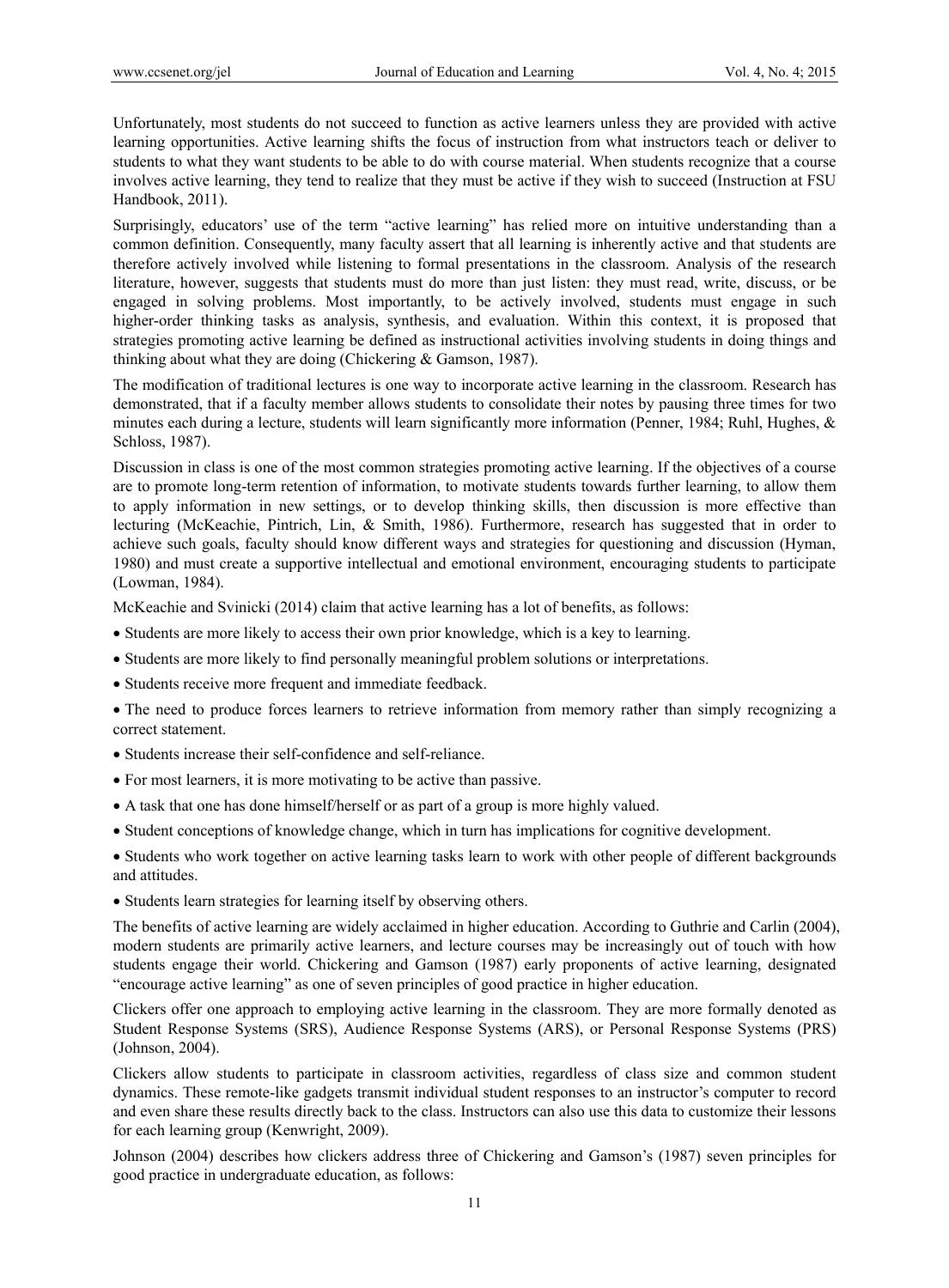- Actively engage students during the entire class period.
- Gauge their level of understanding of the material being presented.
- Provide prompt feedback to student questions.

Beatty (2004) claims that clickers help students actively engage in the learning process. This engagement helps students developing a more solid, integrated and useful understanding of concepts and their applicability. Clickers can provide benefit, however, when compared to some active learning methods such as class discussion. In a typical class discussion situation, only one or two students have the opportunity to answer a question. Even if the answer is correct, the instructor has no way to gauge if the other students knew the correct answer. SRS helps to overcome such difficulties. Another benefit of clickers over traditional active learning methods is that they follow the principles of game-based learning. Students of the twenty-first century have grown up using computer games for learning and entertainment (Martyn, 2007).

As mentioned above, clickers might be an effective means for creating active learning. However, in recent years, two major developments took place simultaneously. One important phenomenon is a dramatic improvement of Learning Management Systems (LMS) like Moodle. At the same time, mobile devices became very advanced and tremendously widespread. Nowadays, students in higher education have either a smartphone or a tablet, laptop or a combination of them. These sophisticated devices, while connected to an innovative LMS or other web-based applications, might function as perfect clickers, better than what existed in the previous generation. Moreover, a constant improvement occurs by updating and improving the site course, the LMS or the mobile devices and their applications. Based on this principle, it is easy and very effective to transform any regular class to a technology-based one, encouraging the existence of active learning environment.

Instead of just lecturing in front of passive students, TBAL expects to create a series of activities, in which all students take part. The research undertaken at the Neri Bloomfield School of Design and Education, intended to examine the model's effectiveness.

# *1.2 Description of the TBAL Model*

TBAL intends to significantly improve the learning process in face-to-face courses based on text reading, by using students' private mobile devices. It has the following characteristics:

1) Creating an environment of active and experiential learning.

- 2) Enabling every student to participate in choosing a preferred technological device.
- 3) Creation of collaboration and teamwork.
- 4) Linking everyone to what takes place in class.

5) Creating lots of opportunities to all students to actively participate and express themselves.

In TBAL, every student should come to class with either a private smartphone or tablet or laptop. All devices should be linked via the institute's Wi-Fi network (or student private 3g/4g mobile network) to the institutional LMS or to other web-based applications.

The course is based on a website built in LMS (such as Moodle), including the following components:

1) All course texts are presented on the website, divided to main topics. They comprehensively cover the whole course curriculum.

2) Each main topic is divided to subtopics, one of which includes a few activities. Each activity includes a short text taken from the course syllabus and an open-ended question. Such activities are introduced via tools like Moodle "Chat room" or equivalent, enabling all students to answer simultaneously while watching all answers appearing on the main screen. Answers can be given by every student who belongs to the course web site via any mobile device.

Before the lesson begins, each activity is hidden and it is shown to students only when its turn arrives. Students can read the text and the question either on the class main screen or on their own device. When they start answering the question, the instructor can show their responds on the main screen in real time, including their names. While answers start being presented on the main screen, the lecturer is about to refer to them by adding oral explanations, questions or relevant assessments. Such an activity encourages students to participate, express their views or ask questions either orally or in writing. Moreover, the instructor can turn to those who did not react yet in order to encourage them to be active.

3) When each subtopic is finished, students are given a short computerized quiz including a few closed questions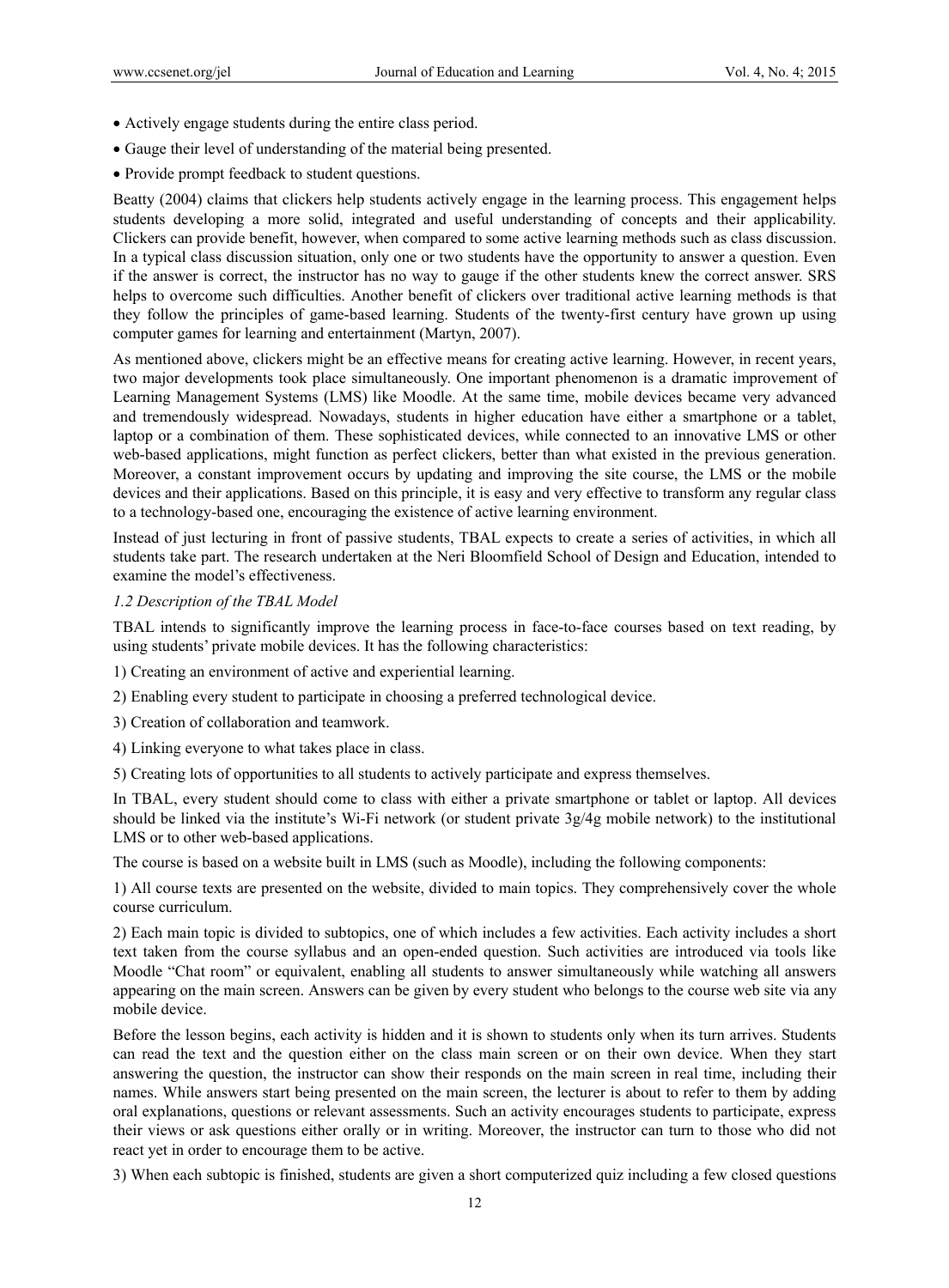covering the specific subtopic. Such an option is feasible via Moodle "Quiz" or an equivalent tool. During that activity, students can also give answers using their private device, although their answers and scores can only be viewed by the lecturer. At the end of the quiz, each student gets an automatic grade. That score can be informational only or can be weighed in the total course score. The instructor can determine a time limit and even allow students to have more than one answering trial if needed. After finishing answering, the lecturer can explain each question.

4) At the end of each main topic, students are given a more detailed computerized quiz including closed questions covering all subtopics relating to the main topic. Such a quiz can be time limited, undertaken in class or at home and its score may be informational only or not, subject to the instructor's decision.

5) At the end of the course, students have to answer a final computerized test undertaken at the institution. This exam is a significant component of the final course score. Before that examination, all activities mentioned above are shown in the course website so all learners can repeat the material using any device they wish (at home, it might be more convenient to use a PC or tablet rather than a smartphone).

# **2. Method**

## *2.1 The Study Framework: Examining the TBAL Model*

Students' perceptions towards TBAL were examined during a study undertaken at the Neri Bloomfield School of Design and Education.

The study examined 67 students studied in the fourth year of the Department of Business Management and participated in the course "Strategic Management". The course included the following nine main topics: introduction, the mission statement, external assessment, internal assessment, strategies in action, strategy analysis and choice, strategy implementation (two main topics) and strategy evaluation.

The course was given during the first semester of 2013-2014 and 2014-2015 and was based on the new model. It included four academic hours per-week.

## *2.2 The Research Questions*

The following research questions intended to measure the effectiveness of the new TBAL model according to students' views:

1) Based on students' perceptions, does TBAL improve the learning process of face to face courses in higher education?

2) If so, what are the other characteristics of such learning and are they correlated with the improvement of the learning process?

#### *2.3 Population and Sample*

**Population**: The population addressed through the study included all higher-education students studying in courses based on the new TBAL model.

**Samples**: Sample 1: year 2013-14-32 students.

Sample 2: year 2014-15-35 students.

Overall: 67 students.

Students were asked to answer a questionnaire at the end of each course, concerning their perceptions towards the new model.

The questionnaire was anonymous, and the rate of response was 100%.

*2.4 Tools* 

In order to answer the research question, a questionnaire, including 25 closed statements and one open ended was prepared. For each question, respondents were requested to mention their views on the following Likert five-point scale:

1) Strongly disagree.

- 2) Mostly disagree.
- 3) Moderately agree.
- 4) Mostly agree.
- 5) Strongly agree.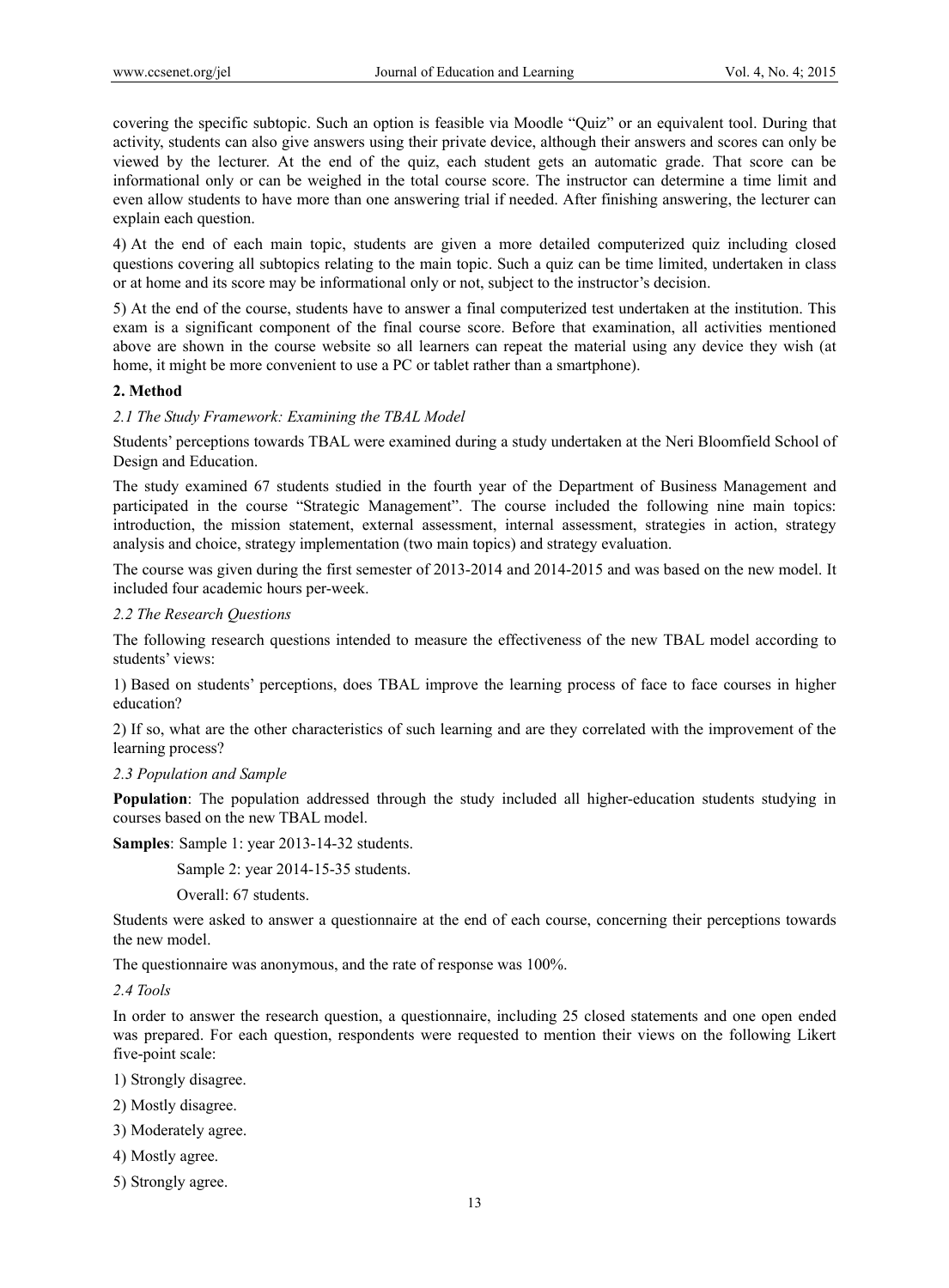The open-ended question was designed to accomplish the main data gathered from the quantitative part of the questionnaire, as follows:

Do you have any other comments? Was the Technology-Based Active Learning helpful in your studying during the course Strategic Management?

*2.5 Data Analysis* 

In order to examine the validity of the questionnaire, the factors' reliability was calculated (Cronbach's alpha). Based on the reliability found, the following six factors were created, as follows:

1) **Improvement of the learning process by using technology:** degree of technology influence on activity and improving learning, being more prepared for the final exam, the ability to better deepen the material and the creation of significant learning.

2) **Successful learning experience:** technology influence on activity and learning quality, satisfaction with the learning experience, the degree of enjoyment, interest and motivation to study.

3) **Student choice of technological equipment:** the opportunity to choose any device that students wish to use and its contribution to integration.

4) **Collaboration and teamwork:** cooperation among students, teamwork, collaboration influence on learning and influence of feedback given from both the lecturer and colleagues.

5) **Link to the lesson:** the extent by which students are engaged in the classroom and are concentrating on what is happening there.

6) **Students' opportunities to participate:** the influence of technology usage on students' opportunities to participate.

Table 1 presents all the factors, the reliability (Cronbach's alpha) and the questionnaire's questions composing the factors.

| Factors                                           | Questionnaire's questions                                                                                                 |
|---------------------------------------------------|---------------------------------------------------------------------------------------------------------------------------|
| Improvement of<br>learning<br>the<br>process      | Using technology in class causes me to be active and therefore to study<br>better.                                        |
| Alpha = $0.810$                                   | Integration of technology with a lecture enables me to study better than<br>just listening to the lecturer.               |
|                                                   | Active learning based on technology is helpful for being ready for the<br>final exam.                                     |
|                                                   | Integration of technology enables me to deepen the material during the<br>lesson.                                         |
|                                                   | The use of technology has a contribution for significant learning.                                                        |
| Successful learning experience<br>Alpha = $0.872$ | Learning through technology is better than passive learning and<br>listening to a lecturer.                               |
|                                                   | The use of technology during the lesson enables me to be active.                                                          |
|                                                   | The use of technology during the lesson creates a better learning<br>experience.                                          |
|                                                   | I enjoy learning with technology.                                                                                         |
|                                                   | The use of technology makes the lesson more interesting.                                                                  |
|                                                   | The use of technology increases my motivation to study.                                                                   |
|                                                   | The use of technology causes me to be active in class.                                                                    |
| Student choice of technological<br>equipment      | The choice between a smartphone, tablet or laptop allows any student<br>to integrate.                                     |
| Alpha = $0.725$                                   | The opportunity to choose the device I will use in the classroom makes<br>it easier on me and contributes to flexibility. |

Table 1. Factors and reliability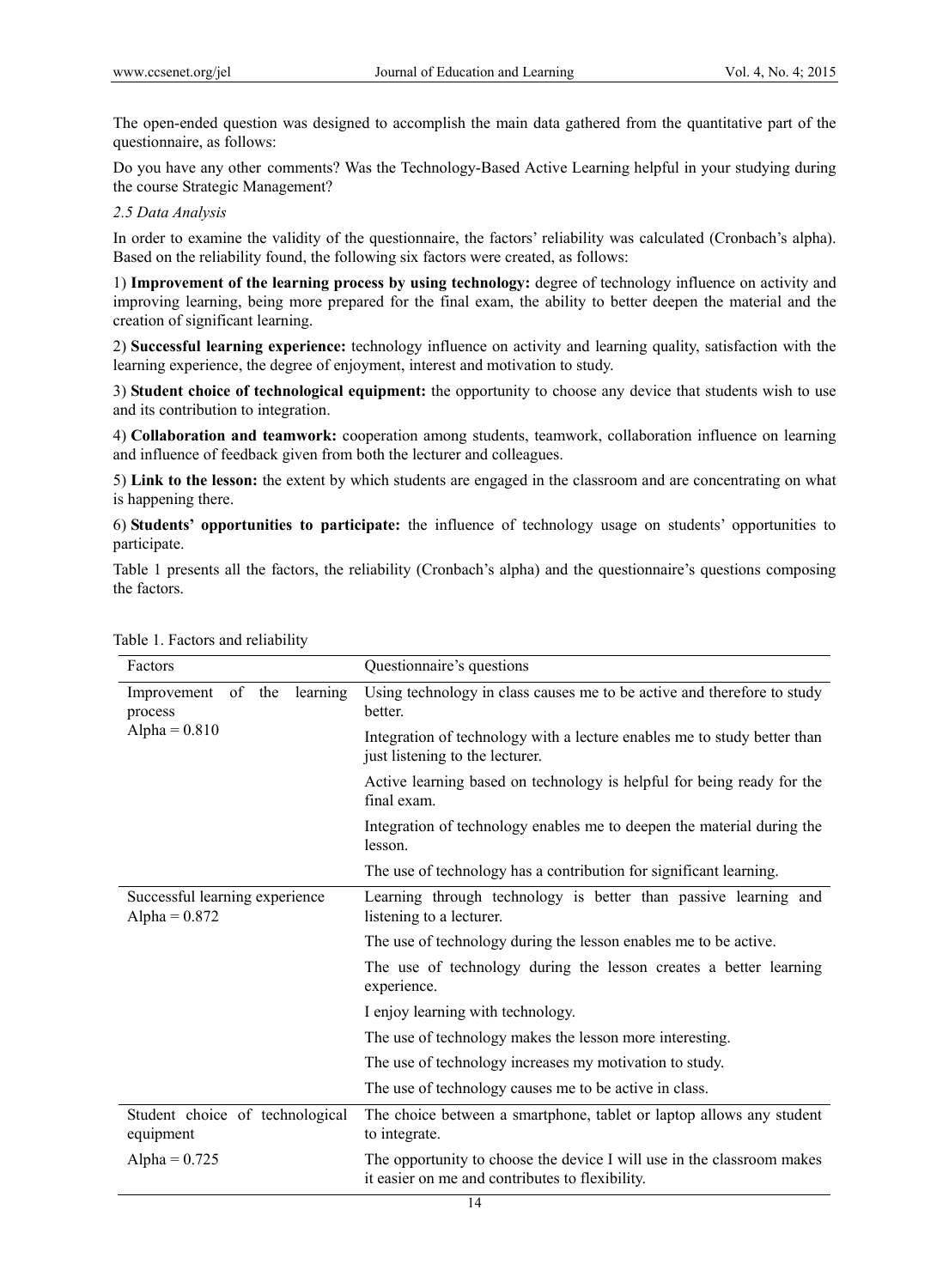| Collaboration and teamwork<br>Alpha = $0.755$ | The use of technology allows the creation of cooperation among<br>students and teamwork.                          |  |  |  |
|-----------------------------------------------|-------------------------------------------------------------------------------------------------------------------|--|--|--|
|                                               | Collaborative learning through technology allows me to learn better<br>than in a normal class.                    |  |  |  |
|                                               | Collaborative learning through technology allows me to learn from<br>friends.                                     |  |  |  |
|                                               | Collaborative learning through technology allows me to get feedback<br>in real time from the lecturer.            |  |  |  |
|                                               | Collaborative learning through technology allows me to get real-time<br>feedback from colleagues.                 |  |  |  |
|                                               | Displaying the answers of all students helps me.                                                                  |  |  |  |
| Link to the lesson<br>Alpha = $0.742$         | Active learning through technology leads me to be constantly<br>"connected" during the whole lesson.              |  |  |  |
|                                               | Active learning through technology improves my concentration.                                                     |  |  |  |
|                                               | Active learning through technology makes me constantly busy with<br>thinking related to the topics of the lesson. |  |  |  |
| Students' opportunities to<br>participate     | The use of technology allows all students to participate and express<br>themselves.                               |  |  |  |
| Alpha = $0.732$                               | The use of technology makes it easier for shy students to participate.                                            |  |  |  |

For each factor, a mean score was calculated (including standard deviation). The following statistical tests have been undertaken as well ( $\alpha \le 0.05$ ):

1) Independent Samples T-test: in order to check significant differences of factors' means between 2013-2014 and 2014-2015.

2) Paired Samples T-test: it was conducted in order to check if there are significant differences between all pairs of factors.

#### **3. Results**

Students were asked about the six issues mentioned above, characterizing TBAL.

There was no significant difference between the two courses (2013-2014 and 2014-2015) concerning the mean scores of all factors examined (T-test,  $\alpha \le 0.05$ ). It means that there was a replication of the results found in the first year (2013-2014) also in the second (2014-2015). It strengthens the findings and gives them more validity. Consequently, Table 2 presents the mean scores of both years together and the Independent Samples T-test, showing that the differences between these courses are not significant:

| Research Factor<br>question |                                           |    | Mean | Std.<br>Deviation | <b>Independent Samples T-test</b> |
|-----------------------------|-------------------------------------------|----|------|-------------------|-----------------------------------|
|                             | Improvement of the learning process       | 67 | 4.49 | .49               | $t_{(65)} = .079, p = .937$       |
|                             | Successful learning experience            | 67 | 4.64 | .47               | $t_{(65)} = .205, p = .838$       |
|                             | Student choice of technological equipment | 67 | 4.58 | .59               | $t_{(65)} = .052, p = .959$       |
|                             | Students' opportunities to participate    | 67 | 4.53 | .58               | $t_{(65)} = -.019, p = .985$      |
|                             | Link to the lesson                        | 67 | 4.51 | .50               | $t_{(65)} = .031, p = .975$       |
|                             | Collaboration and teamwork                | 67 | 4.32 | .54               | $t_{(65)} = .310, p = .758$       |

Table 2. Factors' mean scores and standard deviation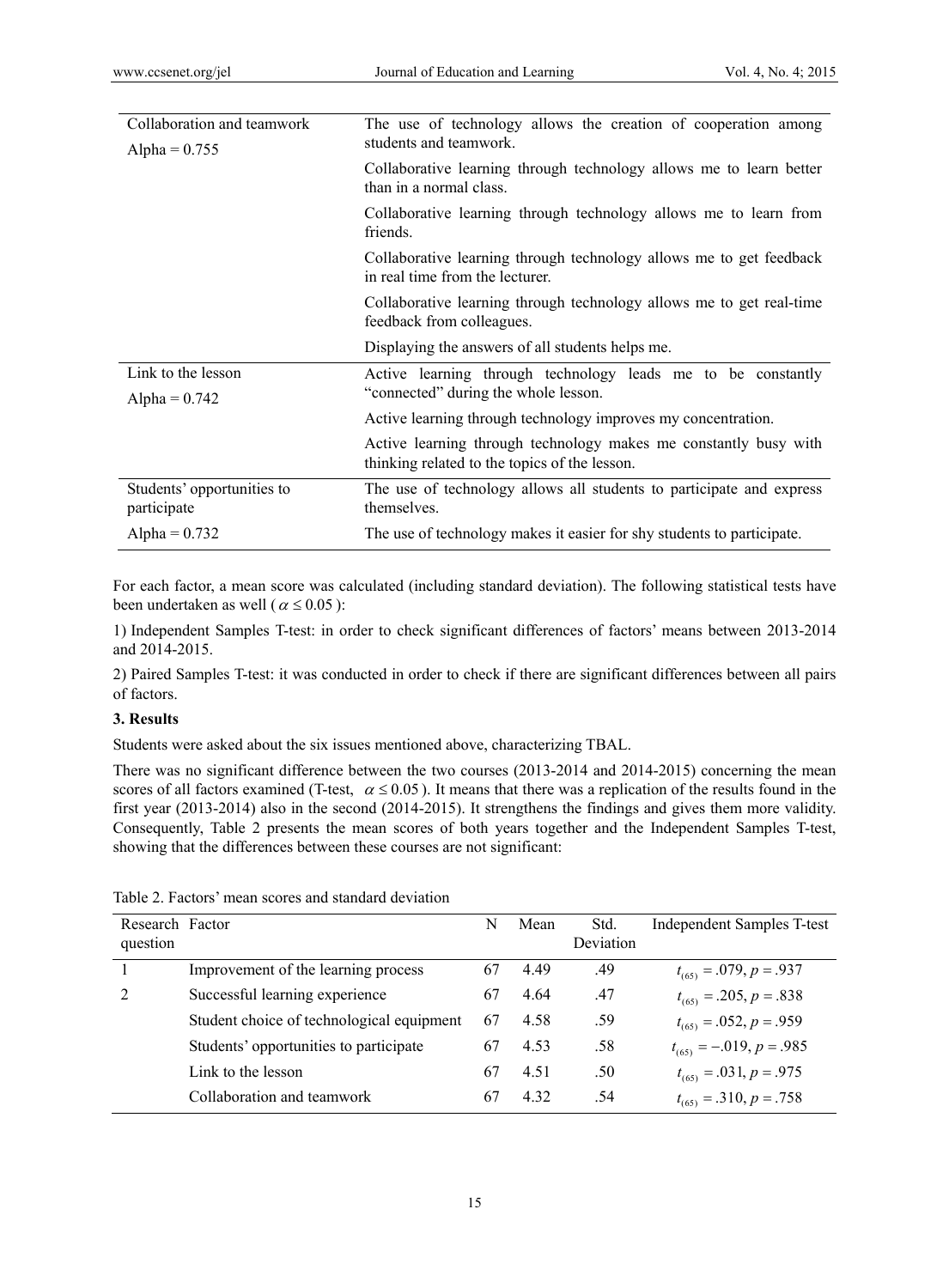## *3.1 The First Research Question*

The first research question was focused on exploring the hypothesis that TBAL improves the learning process of a face to face course. The first result definitely confirms that assumption, namely, according to students' perceptions, the factor "improvement of the learning process" is ranked with a very high score (4.49). The meaning of that finding is that according to students' views, a course based on the new model has a significant influence on improving the learning process.

The open-ended question strengthens the closed items relating to the first factor. Students stress that TBAL has a substantial positive influence on their learning, but the effectiveness of the process depends on a lecturer's specific skill. The following students' quotes illustrate this notion:

*"Learning with technology has a significant contribution to my learning. The opportunities to have a quiz summarizing a topic and to get feedback, gives an excellent indicator for my understanding of the course contents. In case I did not succeed, I can ask the lecturer during the lesson and understand my mistake".* 

*"Using technology during the lessons was very helpful for my learning. The process was extremely effective because the lecturer is an expert in educational technology and he keeps continuously developing this field. Therefore, technology is tremendously helpful for me to understand the course contents".* 

*"Generally speaking, lesson management based on technology demands a lecturer having a special character, especially being very flexible. The lecturer's skill is to manoeuvre during the lesson between online exercises and oral questions and discussion. Such courses require an assertive and agile lecturer, proficient in the subject and one who can answer rapidly. The lecturer should have a personal commitment to the students in such a course, if and when they do not attend the class".* 

#### *3.2 The Second Research Question*

The second research question intended to find out additional important characteristics of TBAL and to examine if they are correlated with the first factor (improvement of the learning process). According to Table 2 (second research question), students rate all the next 5 TBAL's factors with very high scores as well. All these factors were ranked as follows: successful learning experience (4.64), student choice of technological equipment (4.58), students' opportunities to participate (4.53), link to the lesson (4.51) and collaboration and teamwork (4.32).

A paired sample T-test ( $\alpha \le 0.05$ ) examined all possible 10 combinations of pairs relating to these five factors. It was found out that there are no significant differences among these factors except the following five pairs:

- Successful learning experience (4.64) and collaboration and teamwork (4.32):  $t_{(66)} = 6.021, p = .000$ .
- Student choice of technological equipment (4.58) and collaboration and teamwork (4.32):  $t_{(66)} = 3.424, p = .001$ .
- Link to the lesson (4.51) and collaboration and teamwork (4.32):  $t_{(66)} = -2.893$ ,  $p = .005$ .
- Students' opportunities to participate (4.53) and collaboration and teamwork (4.32):  $t_{(66)} = -3.004$ ,  $p = .004$ .
- Successful learning experience (4.64) and Link to the lesson (4.51):  $t_{(66)} = 2.154$ ,  $p = .035$ .

Table 3 presents Pearson correlations between the factors of the second research question and the first one:

Table 3. Second research question factors' correlation with the first research question factor (improvement of the learning process)

| Factor (second research question)         | Pearson Correlation Significance |      | N  |
|-------------------------------------------|----------------------------------|------|----|
| Successful learning experience            | .861                             | .000 | 67 |
| Student choice of technological equipment | .778                             | .000 | 67 |
| Students' opportunities to participate    | .670                             | .000 | 67 |
| Link to the lesson                        | .477                             | .000 | 67 |
| Collaboration and teamwork                | -584                             | .000 | 67 |

The findings mentioned above may provide a possible clue for a hypothetical influence of these five factors on student learning. The learning experience of TBAL is perceived to be very successful for students (4.64, Table 2) and according to Table 3, it has also a tremendous positive and significant correlation with the factor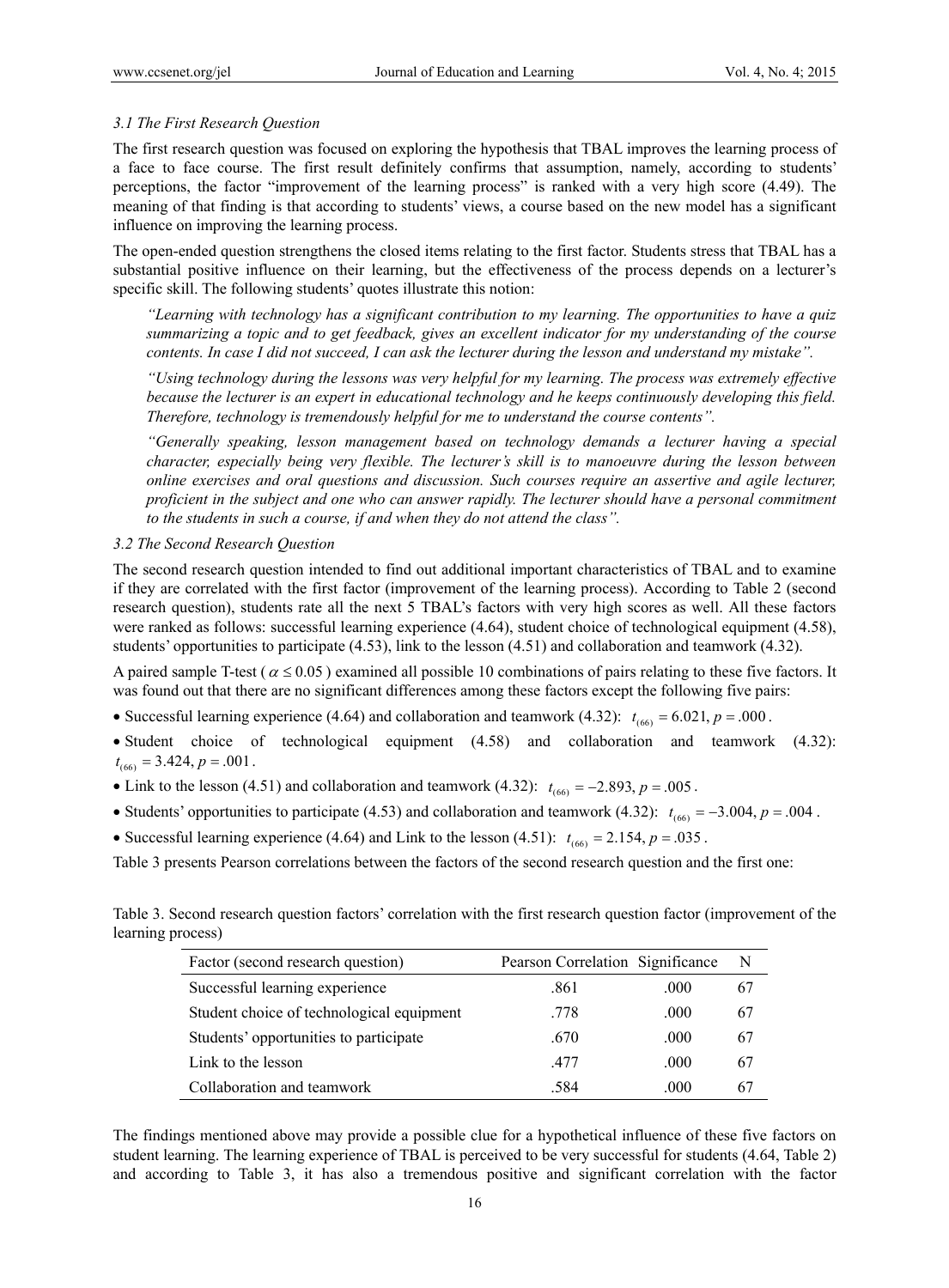"improvement of the learning process" (Pearson correlation = .861,  $p = .000$ ). Although correlation is not necessarily a proof of a causal link, it might give an indication of the link between these variables. Similar high positive and significant correlations exist concerning all the next four factors presented in Table 3 and the factor "improvement of the learning process" (correlations' range is .477-.778,  $p = .000$ ). It should be mentioned that a correlation coefficient which is above .4 is considered to be high (Sarid & Sarid, 2006). All these factors have got high scores as well, namely, they are also perceived to be very successful.

## **4. Discussion**

Unfortunately, in many institutions of higher education worldwide, faculty members manage lessons based on information transfer whereas their students become passive listeners (Boyer, 1990; Michel, Cater III, & Varela, 2009; Stewart-Wingfield & Black, 2005). According to international research, passive learning is problematic mainly because students are not engaged in the lesson and in many cases, lots of them are disconnected from what takes place in class (Bonwell & Eison, 1991; Michel et al., 2009). On the other hand, the research stresses that teaching styles, encouraging active learning are much better and lead to better achievements (McGlynn, 2005; Peck, Ali, Matchock, & Levine, 2006). Although there is no controversy relating to active learning advantages, its implementation in class is not straightforward. It seems that faculty members face barriers while trying to transfer from traditional to active learning. In order to overcome these barriers, the study introduces a new model called TBAL (Technology-Based Active Learning) which helps lecturers to create an active environment in their class. The model simplifies the practical procedures of converting traditional learning to active studying.

According to the study's findings, TBAL has been found to be very helpful, providing faculty members with a practical tool assisting them to transfer to the active world of learning. Students who studied courses based on the new model, reported that it substantially improved their learning process. One of the prominent findings points out that they had a special and unique learning experience which is totally different compared to traditional learning. Moreover, students claimed that they had many opportunities to participate, they have been completely concentrated and linked to the lessons and collaboration and teamwork have been significantly improved as well.

One of the great benefits of the new model is that it does not necessarily require new expensive hardware or software. It mainly depends on existing smartphones (or tablets/laptops) which in the twenty-first century, most students have. This equipment should be linked to a learning management system such as Moodle, existing in most higher education institutions as well. The additional necessary condition is to have lecturers who are familiar with the management of online courses and well know the TBAL model. Training of lecturers to successfully manage online courses in higher education can be achieved based on the TMOC model (Training to Management of Online Courses), introduced by Ghilay and Ghilay (2014).

It should be stressed that in order to practically create an effective course based on TBAL principles, it is required to effectively combine technological and pedagogic qualifications. The technological ability is a necessary and an insufficient condition for effective technology-based active learning. Only a combination of both technological and pedagogical capabilities is necessary and sufficient for effectively conducting this kind of learning.

The study examined a course based on the new model during the academic years 2013-14 and 2014-15. The significant quantitative findings show that students perceived it as a very effective tool for the creation of an active learning environment which significantly improves their learning. The qualitative data gathered, strengthens the quantitative part and gives it more validity. The new model was found to be applicable in particular to courses based on text reading. Nevertheless, it might be suitable for quantitative courses as well, subject to appropriate adjustments.

Because TBAL has a major contribution to learning improvement, it is recommended to adopt it in institutions of higher education worldwide.

#### **References**

Beatty, I. (2004). Transforming student learning with classroom communication systems. *EDUCAUSE Centre for Applied Research, Research Bulletin*, *3*, 5.

Bonwell, C., & Eison, J. (1991). *Active learning: Creating excitement in the classroom*. ASHE-ERIC Higher Education Report No. 1, Washington, D.C.: The George Washington University, School of Education and Human Development.